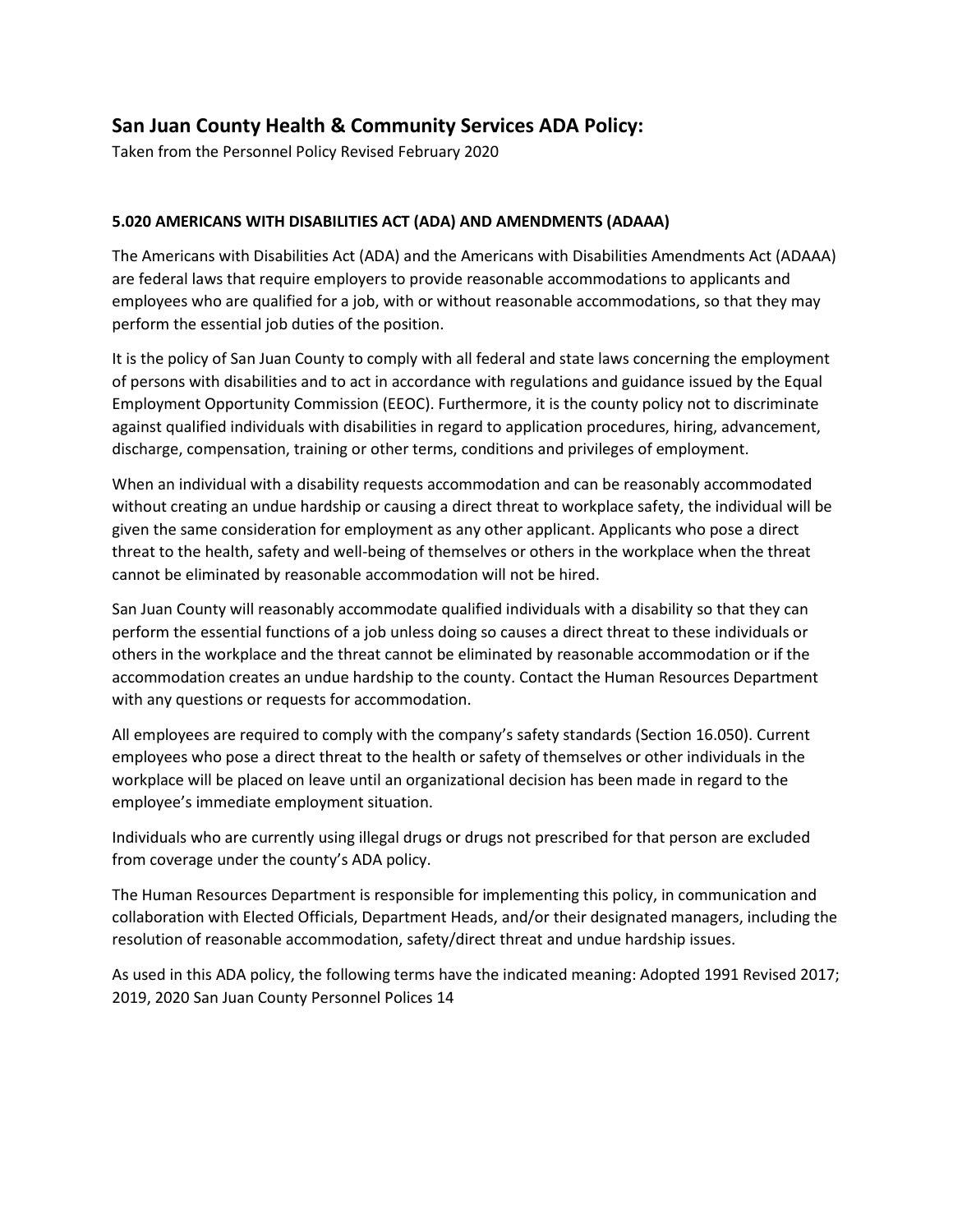Disability: A physical or mental impairment that substantially limits one or more major life activities of the individual, a record of such an impairment, or being regarded as having such an impairment.

Major life activities: Term includes caring for oneself, performing manual tasks, seeing, hearing, eating, sleeping, walking, standing, lifting, bending, speaking, breathing, learning, reading, concentrating, thinking, communicating and working.

Major bodily functions: Term includes physical or mental impairment such as any physiological disorder or condition, cosmetic disfigurement or anatomical loss affecting one or more body systems, such as neurological, musculoskeletal, special sense organs, respiratory (including speech organs), cardiovascular, reproductive, digestive, genitourinary, immune, circulatory, hemic, lymphatic, skin and endocrine. Also covered are any mental or psychological disorders, such as intellectual disability, organic brain syndrome, emotional or mental illness and specific learning disabilities.

Substantially limiting: In accordance with the ADAAA final regulations, the determination of whether an impairment substantially limits a major life activity requires an individualized assessment, and an impairment that is episodic or in remission may also meet the definition of disability if it would substantially limit a major life activity when active. Some examples of these types of impairments may include epilepsy, hypertension, asthma, diabetes, major depressive disorder, bipolar disorder and schizophrenia. An impairment, such as cancer that is in remission but that may possibly return in a substantially limiting form, is also considered a disability under EEOC final ADAAA regulations.

Direct threat: A significant risk to the health, safety or well-being of individuals with disabilities or others when this risk cannot be eliminated by reasonable accommodation.

Qualified individual: An individual who, with or without reasonable accommodation, can perform the essential functions of the employment position that such individual holds or desires.

Reasonable accommodation: Includes any changes to the work environment and may include making existing facilities readily accessible to and usable by individuals with disabilities, job restructuring, parttime or modified work schedules, telecommuting, reassignment to a vacant position, acquisition or modification of equipment or devices, appropriate adjustment or modifications of examinations, training materials or policies, the provision of qualified readers or interpreters, and other similar accommodations for individuals with disabilities.

Undue hardship: An action requiring significant difficulty or expense by the employer. In determining whether an accommodation would impose an undue hardship on a covered entity, factors to be considered include:

o The nature and cost of the accommodation.

o The overall financial resources of the facility or facilities involved in the provision of the reasonable accommodation, the number of persons employed at such facility, the effect on expenses and resources, or the impact of such accommodation on the operation of the facility.

o The overall financial resources of the employer; the size, number, type and location of facilities.

## **Grievance Procedure under The Americans with Disabilities Act**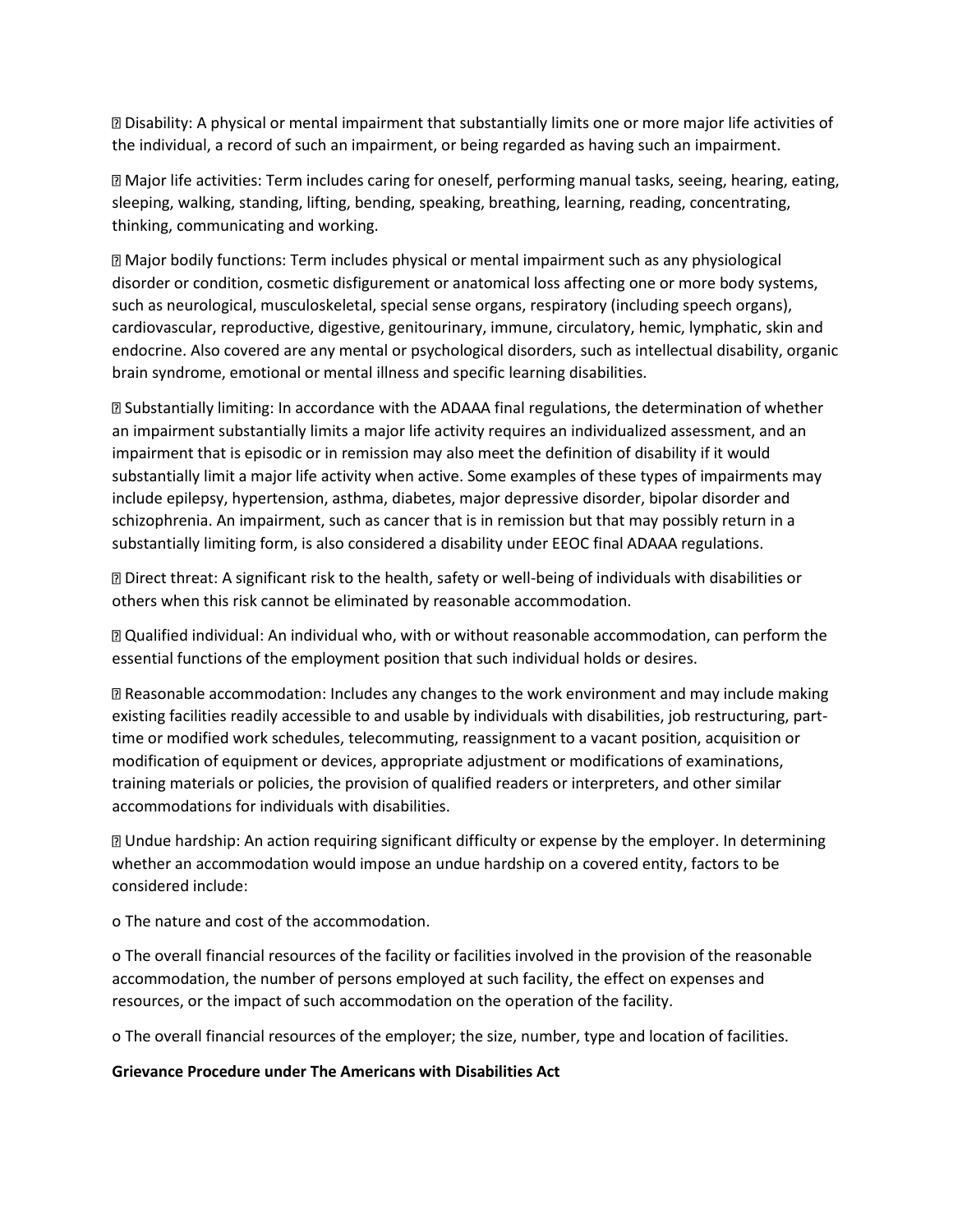This Grievance Procedure is established to meet the requirements of the Americans with Disabilities Act of 1990 ("ADA"). It may be used by anyone who wishes to file a complaint alleging discrimination on the basis of disability in the provision of services, activities, programs, or benefits by San Juan County. The county's Personnel Policy governs employment-related complaints of disability discrimination.

The complaint should be in writing and contain information about the alleged discrimination such as name, address, phone number of complainant and location, date, and description of the problem. Alternative means of filing complaints, such as personal interviews or an audio recording of the complaint, will be made available for persons with disabilities upon request.

The complaint should be submitted by the grievant and/or designee as soon as possible but no later than 60 calendar days after the alleged violation to:

San Juan County Human Resources & Risk Manager

350 Court Street, #5

Friday Harbor, WA 98250

Within 15 calendar days after receipt of the complaint, the Human Resources & Risk Manager or designee will meet with the complainant to discuss the complaint and the possible resolutions. Within 15 calendar days of the meeting, the Human Resources & Risk Manager or designee will investigate and respond in writing, and where appropriate, in a format accessible to the complainant, such as large print, Braille, or audio file. The response will explain the position of San Juan County and offer options for substantive resolution of the complaint.

If the response by the Human Resources & Risk Manager or designee does not satisfactorily resolve the issue, the complainant and/or his/her designee may appeal the decision within 15 calendar days after receipt of the response to the County Manager or designee.

Within 15 calendar days after receipt of the appeal, the County manager or designee will meet with the complainant to discuss the complaint and possible resolutions. Within 15 calendar days after the meeting, the County manager or designee will respond in writing, and, where appropriate, in a format accessible to the complainant, with a final resolution of the complaint.

All written complaints received by the Human Resources & Risk Manager or designee, appeals to the County manager or designee, and responses from these two offices will be retained by San Juan County in accordance with Washington State retention schedules.

o The type of operations of the company, including the composition, structure and functions of the workforce; administrative or fiscal relationship of the particular facility involved in making the accommodation to the employer.

Essential functions of the job: Term refers to those job activities that are determined by the employer to be essential or core to performing the job; these functions cannot be modified.

Adopted 1991 Revised 2017; 2019, 2020 San Juan County Personnel Polices 15